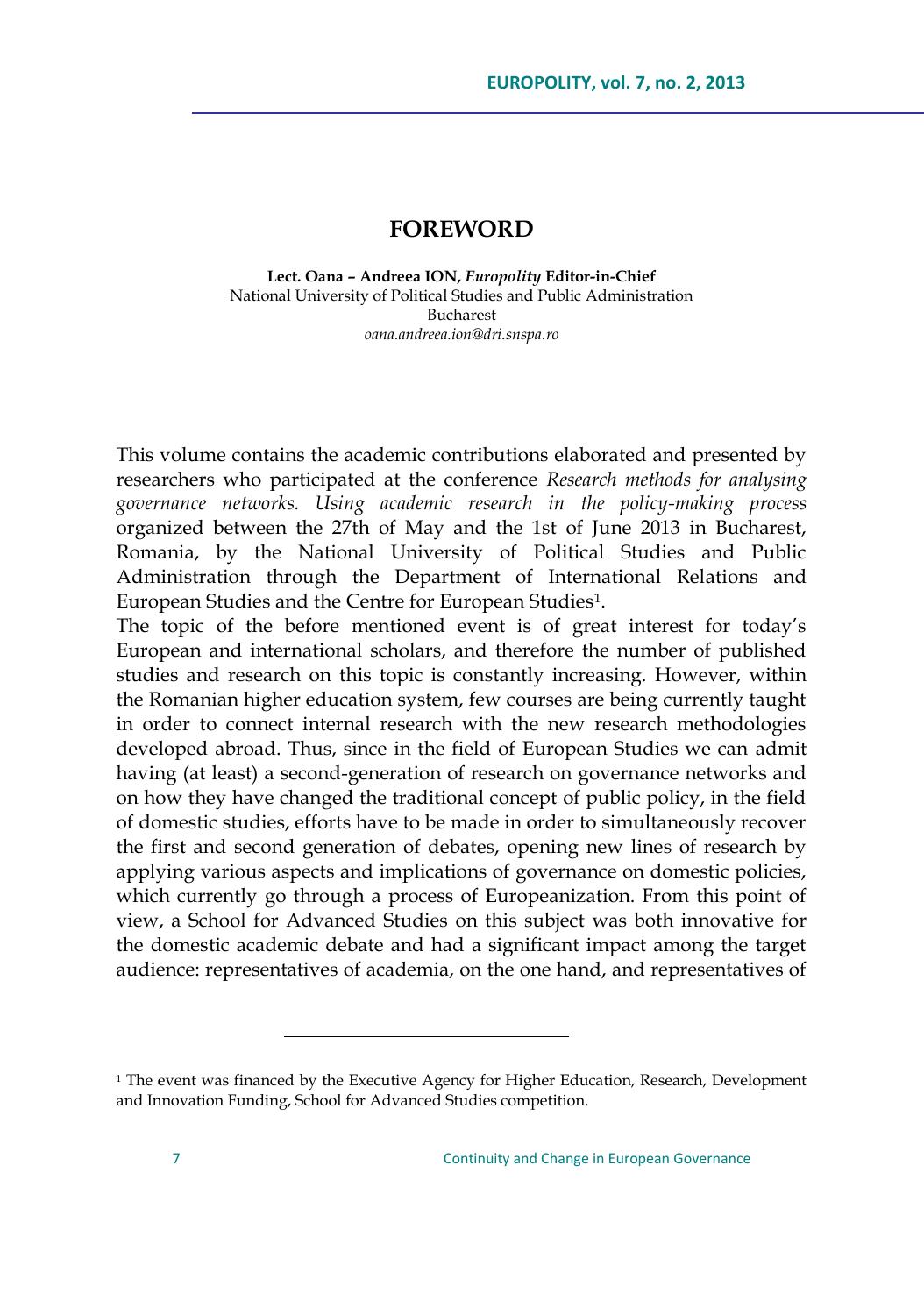various categories of actors involved in the policy-making process through governance networks<sup>1</sup>.

Governance networks are an indispensable tool for defining public policy in the context of today"s society; therefore, researchers should be able to respond accurately to questions about how these networks operate, about the factors which ensure their success or that cause their failure, about the necessary elements for a good management of the entire process etc. The basis of accurate research is, of course, the methodology which is used. There is an exhaustive literature devoted to general aspects of the research methodology. However, in the domain of governance networks studies, there is a great need for further in depth analysis, but also for improving the communication between researchers in this field, especially regarding the exchange of experiences and knowledge resulting from conducting specific case studies. In addition, the analysis of governance networks varies from case to case, depending on the policy being examined; therefore, outlining research methods and techniques is an ongoing and flexible process, which has to take into account the specificities of each policy field, the features of the actors involved in the policy-making, the availability of information etc. At the European level, for example, there is a good knowledge and understanding of the methods and techniques that can be used – often, simultaneously and combined – for conducting research on governance networks. But the specificity of domestic policies and the difficulty to collect and provide data in a foreign language, in order for it to be analyzed by external researchers, indicates the need to train domestic specialists, which would be able to undertake such comparative and multi-level research.

Hence, the papers presented in these proceedings answer to the needs I already pointed: (a) establishing a link between the domestic and European/international new research methodologies (paper no. 1), (b) underlying the variety of new research proposals emerging from the application of governance approaches to domestic policy-making process (papers no. 2 – 5), and (c) proving the role of the academic research for the policy-making process (paper no. 6).

 $\overline{a}$ 

<sup>1</sup> I want to thank Mrs. Andra – Maria Popa, currently research assistant within the Centre of European Studies of the DIREI-NUPSPA, for her contribution to the academic design of this international event.